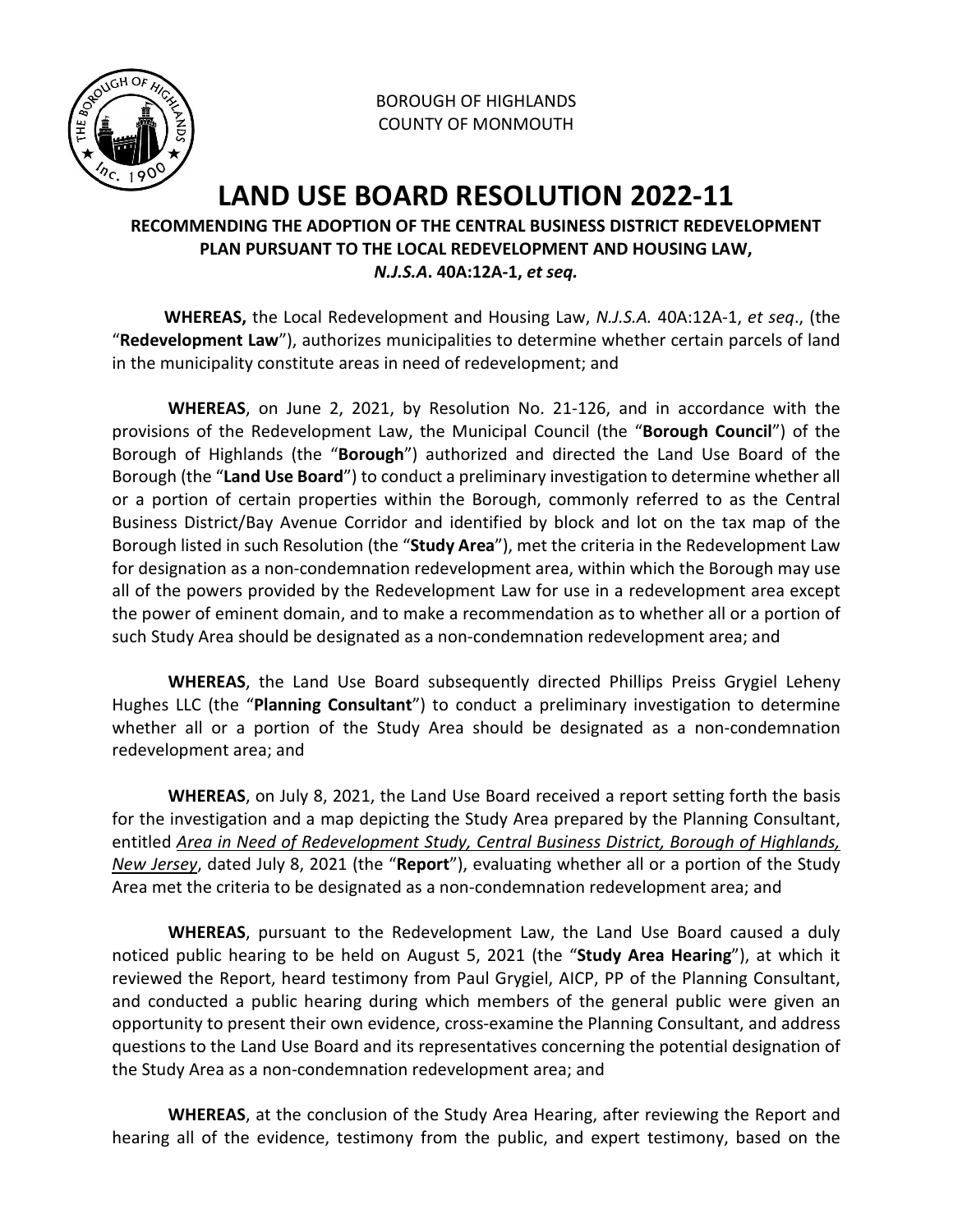reasons set forth in the Report and on the record, including the testimony of the Planning Consultant as to criterion "h" of *N.J.S.A.* 40A:12A-5 ("**Section 5**") of the Redevelopment Law, the Land Use Board made recommendations to the Borough Council that the entire Study Area be designated as a non-condemnation redevelopment area pursuant to Section 5 of the Redevelopment Law, which recommendations and reasons for same were memorialized in Resolution No. 2021-21 duly adopted by the Land Use Board on October 7, 2021; and

**WHEREAS**, on October 20, 2021, by Resolution No. 21-199, the Borough Council accepted the Land Use Board's recommendations set forth in Resolution No. 2021-21 and designated the entire Study Area as a non-condemnation redevelopment area pursuant to the Redevelopment Law (the "**Redevelopment Area**") and authorized the Planning Consultant to prepare one or more redevelopment plans for the Redevelopment Area; and

**WHEREAS**, the Borough Council desires to adopt a redevelopment plan for the Redevelopment Area; and

**WHEREAS**, the Planning Consultant, at the request of the Mayor and the Borough Council, prepared a draft redevelopment plan for the Redevelopment Area, entitled *Central Business District Redevelopment Plan* and dated November 24, 2021, which draft redevelopment plan was discussed at an informational meeting held by the Land Use Board on December 2, 2021; and

**WHEREAS**, comments were received on December 2, 2021 at such informational meeting from members of both the public and the Land Use Board; and

**WHEREAS**, thereafter, the Planning Consultant, at the request of the Mayor and the Borough Council, prepared a revised redevelopment plan for the Redevelopment Area, entitled *Central Business District Redevelopment Plan* and dated January 13, 2022 (the "**Original Redevelopment Plan**"); and

**WHEREAS**, pursuant to the Redevelopment Law, on February 2, 2022 the Borough Council adopted Resolution No. 22-059 directing the Land Use Board to review the Original Redevelopment Plan and transmit its recommendations relating to the Original Redevelopment Plan to the Borough Council in accordance with the provisions of *N.J.S.A.* 40A:12A-7(e); and

**WHEREAS**, on February 10, 2022, the Land Use Board reviewed the Original Redevelopment Plan and found that the height and parking requirements of the Original Redevelopment Plan were not consistent with the Borough's Master Plan (the "**LUB Findings**"); and

**WHEREAS**, thereafter, the Planning Consultant supplemented the Original Redevelopment Plan with additional information concerning the height requirements (as revised, the "**Redevelopment Plan**") and the Council President prepared a letter to the Land Use Board addressing the parking requirements in the Redevelopment Plan, attached hereto as **Exhibit B**; and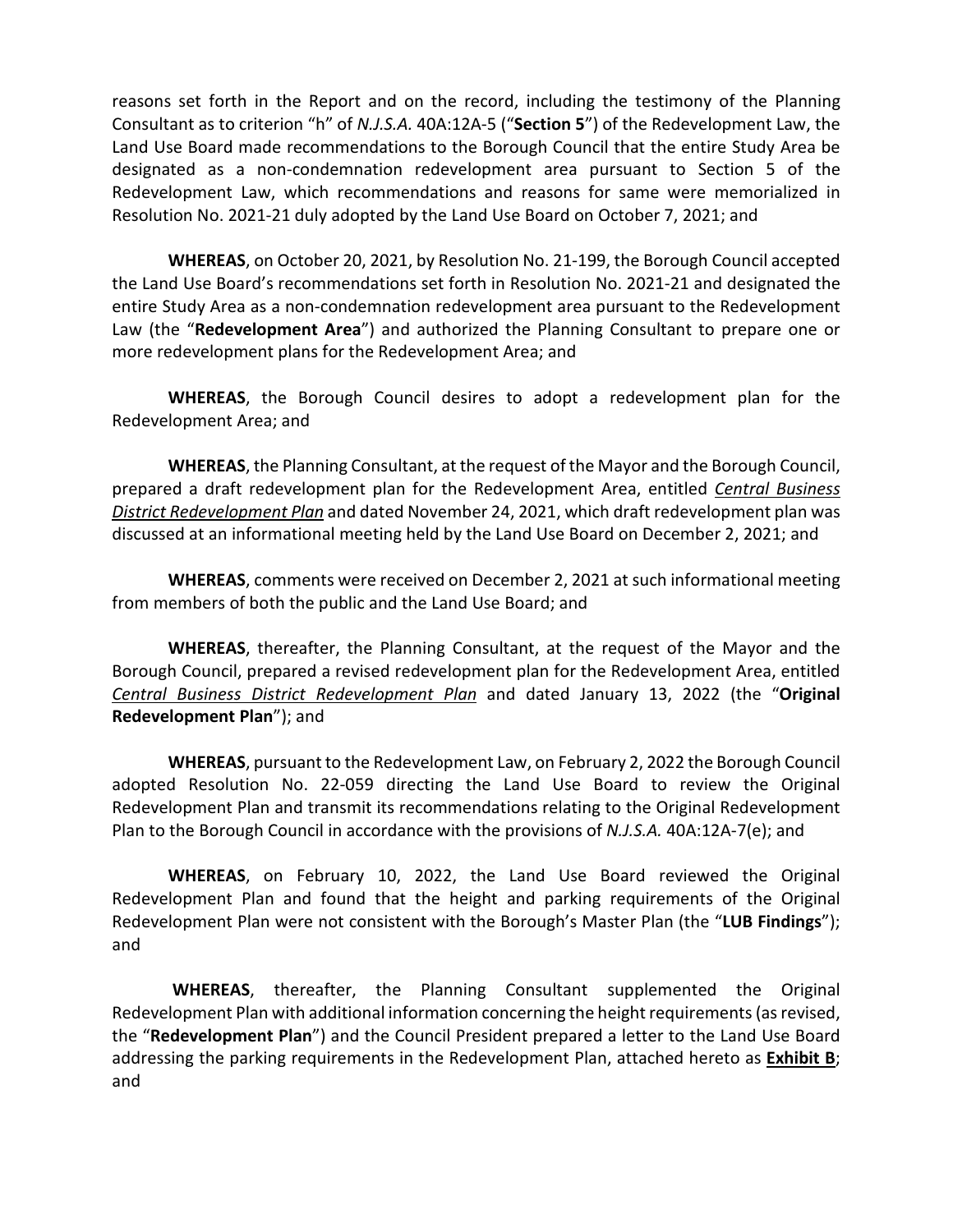**WHEREAS**, on March 2, 2022, the Borough Council adopted Resolution No. 22-082 authorizing and directing the Land Use Board to review the Redevelopment Plan, reconsider the LUB Findings, and issue a report identifying any provision in the Redevelopment Plan which is inconsistent with the Borough's Master Plan and recommendations concerning such inconsistencies and any other matters as the Land Use Board deems appropriate, all pursuant to Section 7 of the Redevelopment Law; and

**WHEREAS,** on March 10, 2022, the Land Use Board, at a duly noticed public meeting, presented the Redevelopment Plan, allowed all those present who wished to comment to be heard, and, after due consideration, determined that the Redevelopment Plan is substantially consistent with the Borough's Master Plan and recommends that the Mayor and Borough Council adopt the Redevelopment Plan.

**NOW THEREFORE, BE IT RESOLVED BY THE LAND USE BOARD OF THE BOROUGH OF HIGHLANDS**, as follows:

Section 1. The aforementioned recitals are incorporated herein as though fully set forth at length.

Section 2. The Land Use Board hereby affirms that the Redevelopment Plan is substantially consistent with the Borough's Master Plan and recommends to the Mayor and Borough Council that the Redevelopment Plan, attached hereto as **Exhibit A**, is adopted by the Borough Council.

Section 3. If any part of this Resolution shall be deemed invalid, such parts shall be severed and the invalidity thereby shall not affect the remaining parts of this Resolution.

Section 4. The Land Use Board Secretary is hereby directed to transmit a copy of this Resolution to the Mayor and Borough Council. This Resolution shall serve as the report to the governing body pursuant to *N.J.S.A.* 40A:12A-7(e) of the Redevelopment Law.

Section 5. This Resolution shall take effect immediately.

 $\mu$  rooms  $\mu$ 

 Robert Knox, Chairman Borough of Highlands Land Use Board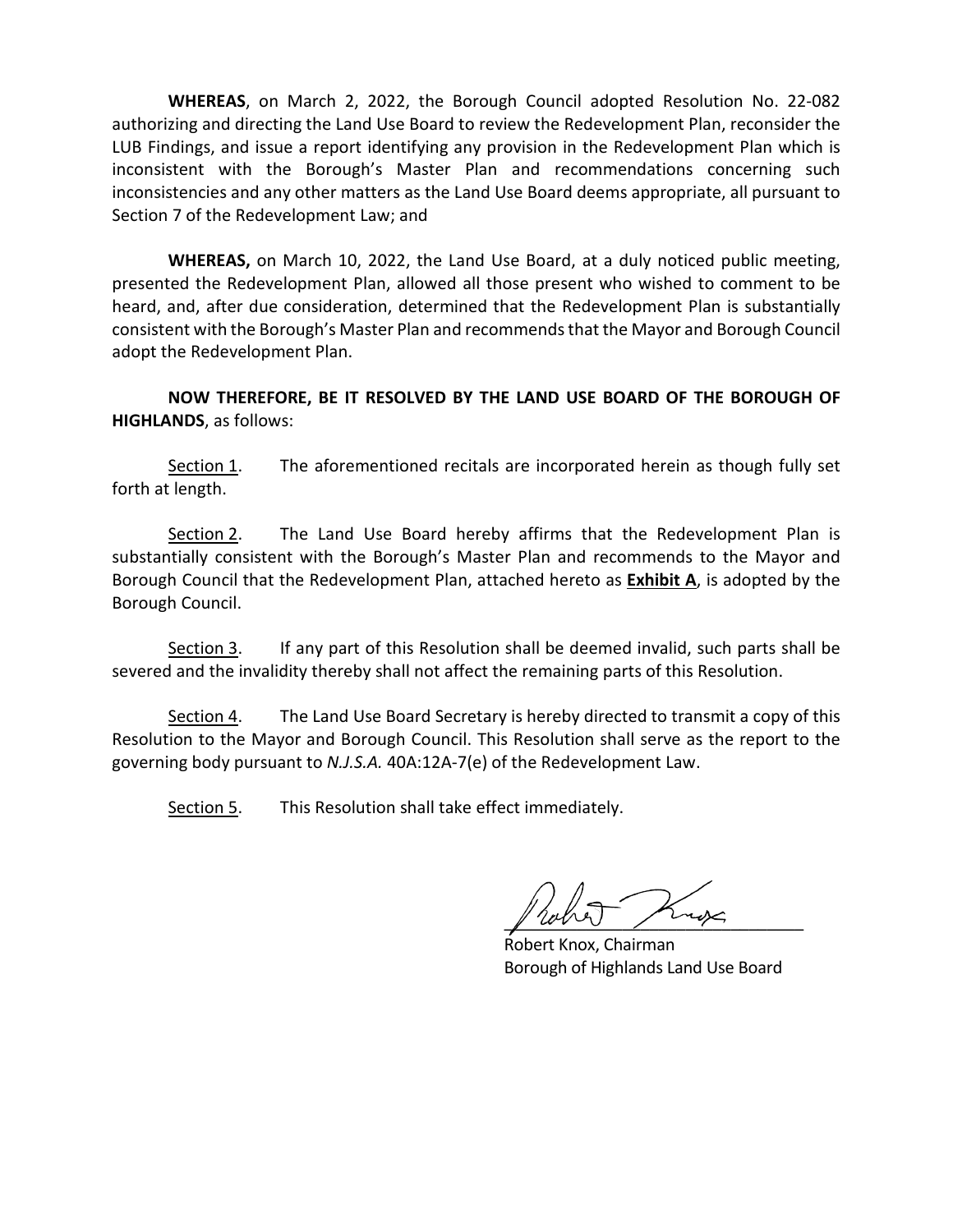## ON MOTION OF: Ms. LaRussa

SECONDED BY: Mr. Zill

ROLL CALL:

YES: Ms. LaRussa, Councilmember Olszewski, Mr. Zill, Mr. Cramer

NO:

RECUSED: Mayor Broullon, Mr. Montecalvo, Chair Knox

INELIGIBLE: Mr. Kutosh, Mr. Lee, Ms. Chang

ABSENT: Chief Burton, Vice Chair Tierney, Mr. Ziemba

DATED: April 14, 2022

I hereby certify this to be a true and accurate copy of the Resolution adopted by the

Highlands Land Use Board, Monmouth County, New Jersey at a public meeting held on April 14,

2022.

 $\Delta V$ 

Nancy Tran/Secretary Borough of Highlands Land Use Board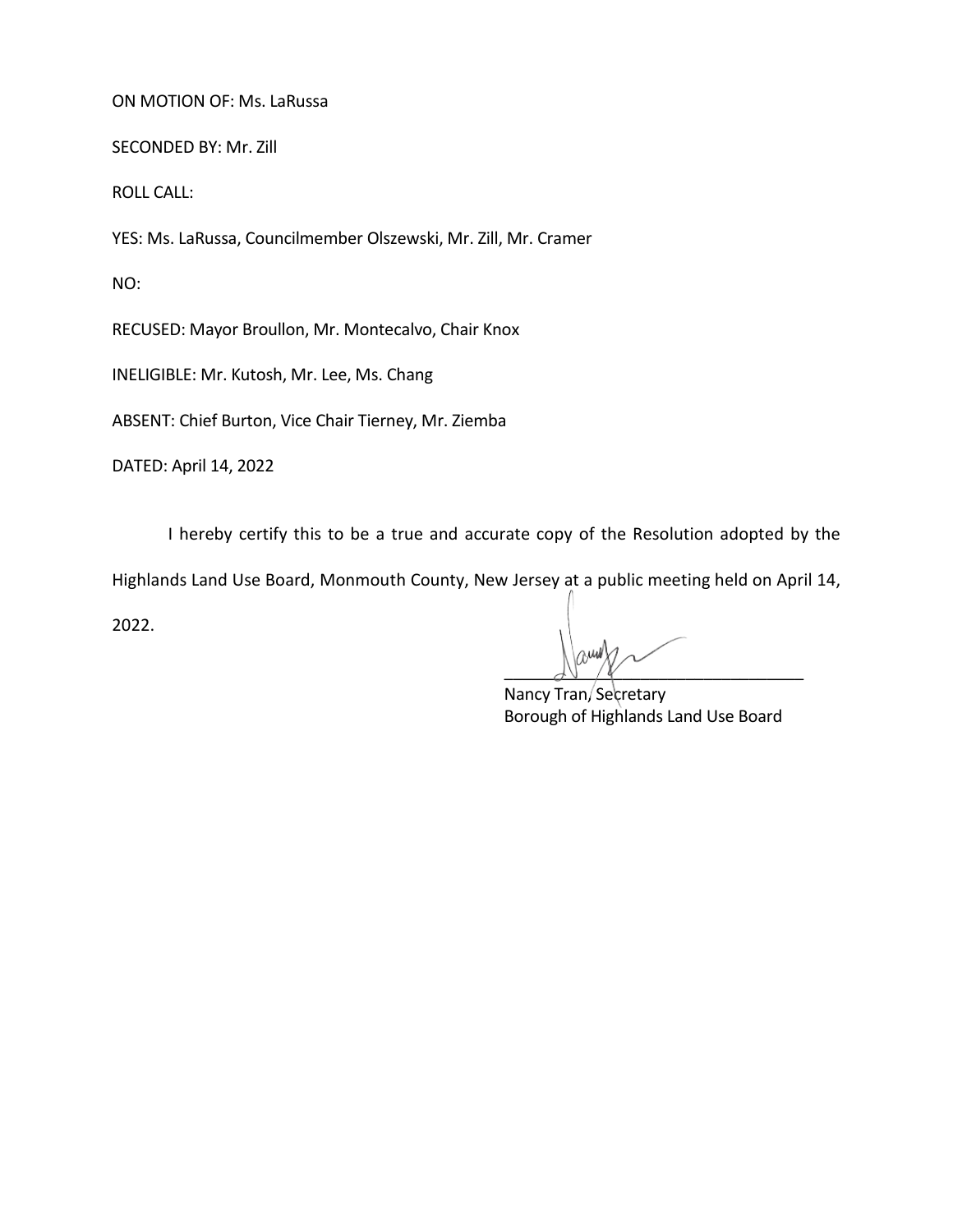**EXHIBIT A CENTRAL BUSINESS DISTRICT REDEVELOPMENT PLAN**